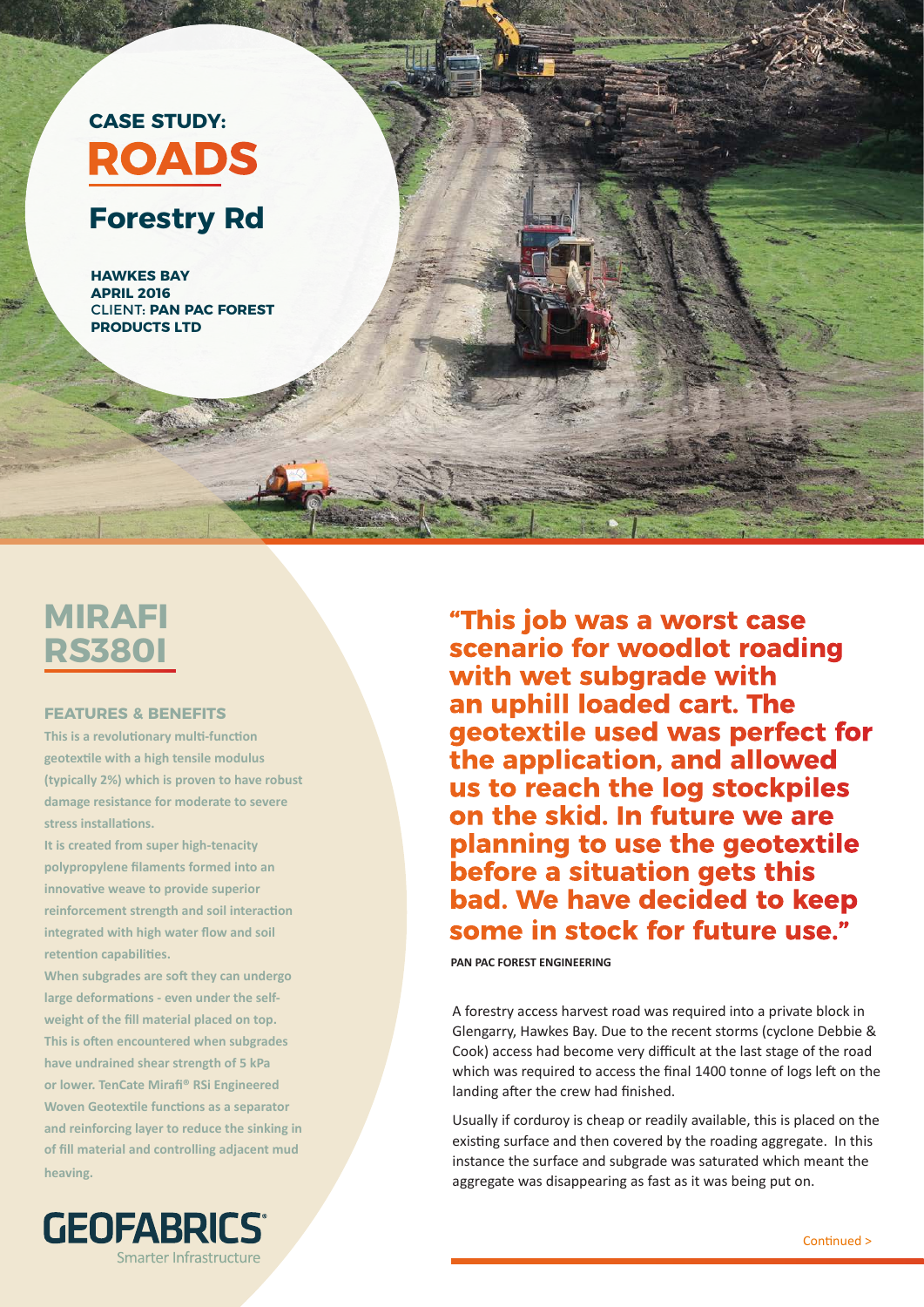Even corduroy where it was used was sinking into the existing surface. A cost comparison was made by the client, to continue putting in aggregate or to use the Mirafi RS380i with new aggregate. The \$15k difference calculated was significant with \$11k the cost with the geotextile vs \$26k if metal continued to be applied on its own.

Geofabrics New Zealand Ltd had previously left Pan Pac a sample of the Mirafi RS380i, its benefits and applications had been explained. In this instance there were several factors, the new road was to be placed parallel to the existing road (uphill side) in a 'Greenfields' situation (undisturbed), and the aggregate that was to be used was straight haul 300mm limestone (this later increased to up to 500mm). Usual geotextile and geogrids can accommodate up to 75mm, but this grade is usually at a premium price. The Mirafi RS380i due to its unique manufacturing properties made this an ideal candidate, as well as the increased width ideal for forestry roads with a carriage width of 4.6m.

The length of roading required was approx. 240m, including a turning bay near the start, so that the trucks could be backed down to the loading site. The rolls were 100m length, easily rolled out by 2 or 3 people, and easy to shift if required. While walking on it, the water was coming through the fabric immediately, showing the porous nature of this woven polypropylene filament product.



**FORESTRY ROADING APPLICATION** Limestone Aggregate Greenfield Installation



**GEOFABRICS®** Smarter Infrastructure